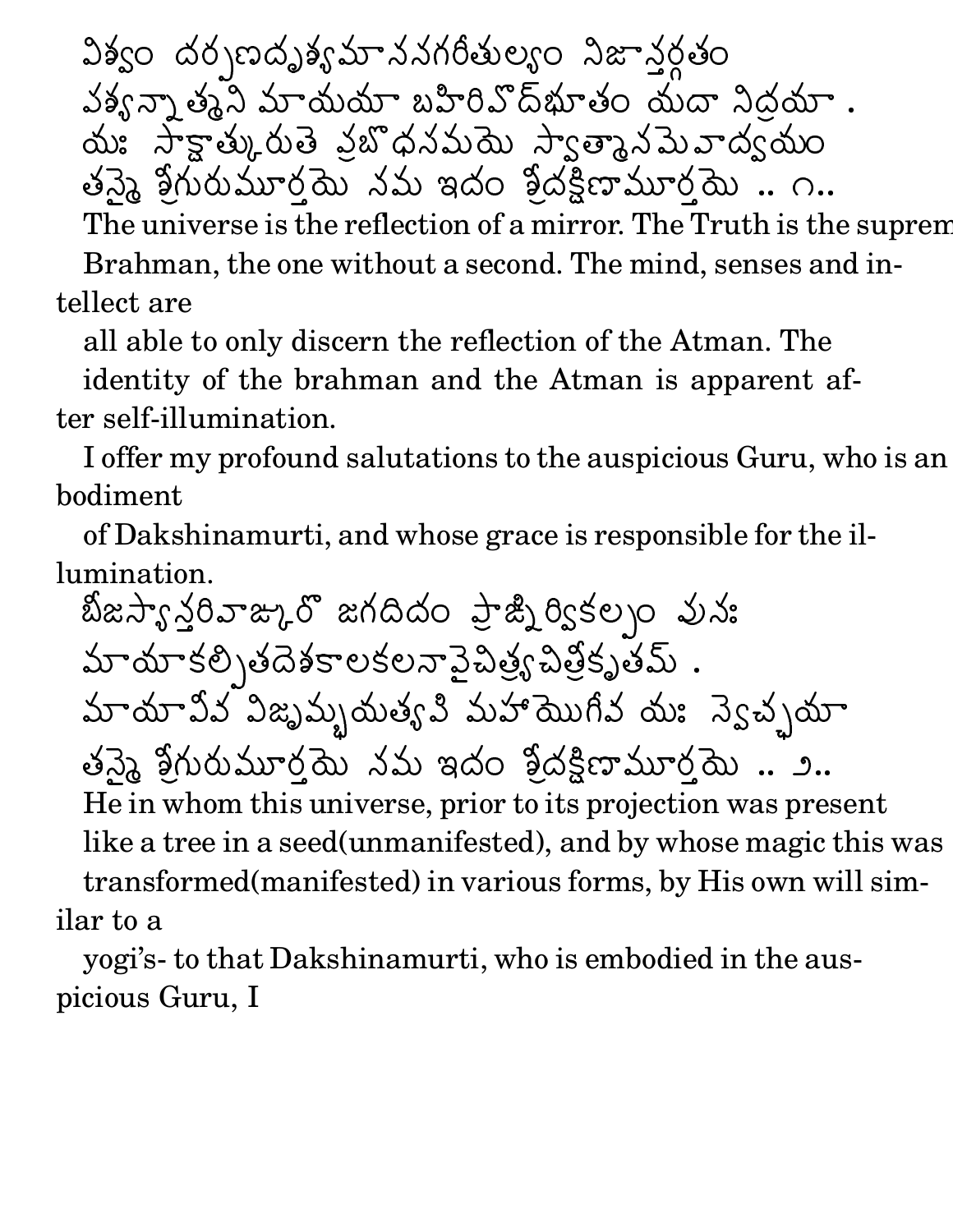offer my  $\,$  .  $\,$  .  $\,$  .  $\,$  .  $\,$  .  $\,$  .  $\,$  .  $\,$  .  $\,$  .  $\,$  .  $\,$  .  $\,$  .  $\,$  .  $\,$  .  $\,$  .  $\,$  .  $\,$  .  $\,$  .  $\,$  .  $\,$  .  $\,$  .  $\,$  .  $\,$  .  $\,$  .  $\,$  .  $\,$  .  $\,$  .  $\,$  .  $\,$  .  $\,$  .  $\,$  .  $\,$ profound salutations.  $\mathbf{r}$  and  $\mathbf{r}$  and  $\mathbf{r}$  and  $\mathbf{r}$  and  $\mathbf{r}$  and  $\mathbf{r}$  and  $\mathbf{r}$  and  $\mathbf{r}$  and  $\mathbf{r}$  and  $\mathbf{r}$  and  $\mathbf{r}$  and  $\mathbf{r}$  and  $\mathbf{r}$  and  $\mathbf{r}$  and  $\mathbf{r}$  and  $\mathbf{r}$  and  $\mathbf{r}$  and సాకాత్త్వమనీతి వెడ 7 Vx RZ ZM RX8# బొధయత్యాశీతాన్ . యత్సాక్టాత్కరణాదృవైన్న పునరావృత్తిర్చవామ్నిని  ${\mathcal{L}}$  and  ${\mathcal{L}}$  ratios in the set of  ${\mathcal{L}}$  ratios in the set of  ${\mathcal{L}}$  ratios in the set of  ${\mathcal{L}}$ United States and Constitution of the Constitution of the Constitution of the Constitution of the Constitution తన్నై శ్రీగురుమూర్త్రద # #`E ,యె నమ ఇదం శిదక్షిణామూరమె .. ౩.. ,

He, by whose light the (unreal) universe appears real, teaches the truth of brahman to those who want to know the Atman through the vedic

statement tattvamasi (thou art That) and He Who puts an end to saric

cycle - to that Dakshinamurti, who is embodied in the auspicious Guru,

I offer my profound salutations. నా నా చి \ద్రఘట్లో దరన్దీత హాదీవ ప్రభా V> - తహాదివవభాభాన్వరం )F\* నం దున్య తు చక్రురాదికరణద్వారా బహిః నృనతె . జానామితి తమెవ భానమనుభాత్వతతృమనం జగత్ తన్కై శ్రీగురుమూర్త్రద # #`E ,యె నమ ఇదం శిదక్షిణామూరమె .. ౪.. ,

He whose light gleams through the senses like the light emanating from a pot with holes (in which a lamp is kept), He whose knowledge alone brings the state of knowing  $(I \text{ am That})$ , He who brightness makes everything shine - to that Dakshinamurti, who is

embodied in the auspicious Guru, I offer my profound salu-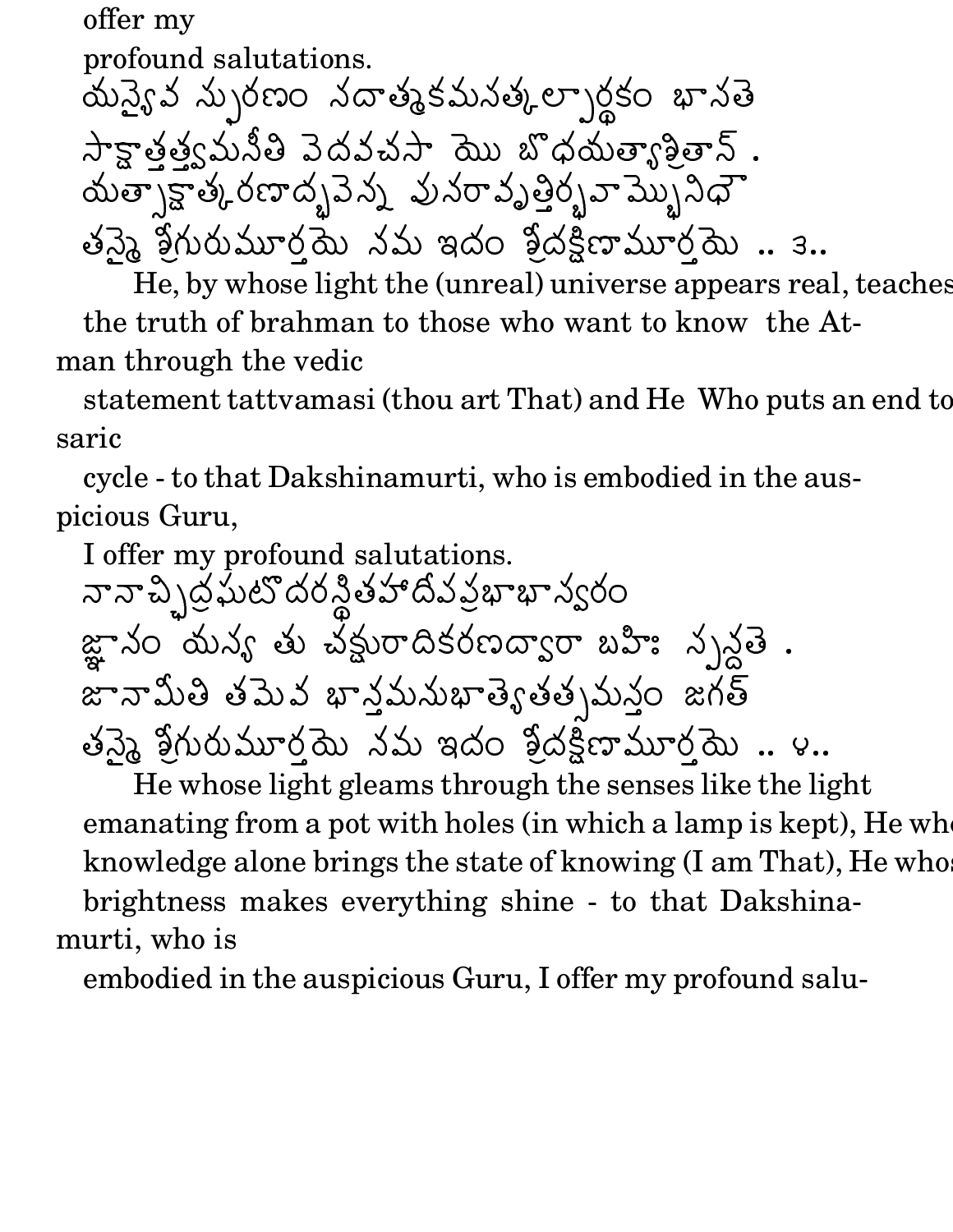tations.

r et als and the contract of the contract of the contract of the contract of the contract of the contract of th ప్రాణమవిస్థియాణ్యవి చలాం బుద్ధిం చ ఖాన్యం విదుః  $\overline{\phantom{a}}$ బాలాన్లజడొవమాన్త్వహమితి ఖా మాయాశ్కివిలానకల్పతమహా వ్యముహనం హారిణె < 1#x B\* ఖానా భృశం వాదినః . తన్నై శ్రీగురుమూర్త్రద # #`E ,యె నమ ఇదం శిదక్షిణామూరమె .. ఇ.. ,

Some philosophers contend the body, senses, lifebreath,

intellect and non-existence (shunya) as the real 'I' (Atman). Their

comprehension is worse than that of women, children, blind and the dull. He who destroys this delusion caused by maya (and makes us aware of the theory of the theory of the theory of the theory of the theory of the theory of the theory of the whole sum and the value of the whole sum and the who Truth)- to that Dakshinamurti, who is embodied in the aus-

picious Guru,

I offer my profound salutations.

రాహగనదివాకరెనునదృశ్మాయానమాచాృదనాత్ నన్మాత్రి: కరణ్వన  $L \cup \mathbb{R}$  ,  $L \cup \mathbb{R}$  ,  $L \cup \mathbb{R}$  ,  $L \cup \mathbb{R}$  ,  $L \cup \mathbb{R}$  ,  $L \cup \mathbb{R}$  ,  $L \cup \mathbb{R}$ 0, $\mathcal{A} \cup \mathcal{A} \cup \mathcal{A}$ . . . . . . . .  $\blacksquare$ గస్వావ్నమితి వైబొధనమయె యః ఫ ననమయె యః వత్యభిజాయతె $\;$ 8J Rతన్నై శ్రీగురుమూర్త్రదే # #`E ,యె నమ ఇదం శిదక్షిణామూరమె .. ౬.. ,

The brillance of sun exists even when intercepted by Rahu du ing

eclipse. Similarly, the power of cognition only remains suspended during

deep sleep. The Self exists as pure being even though unrecognized due to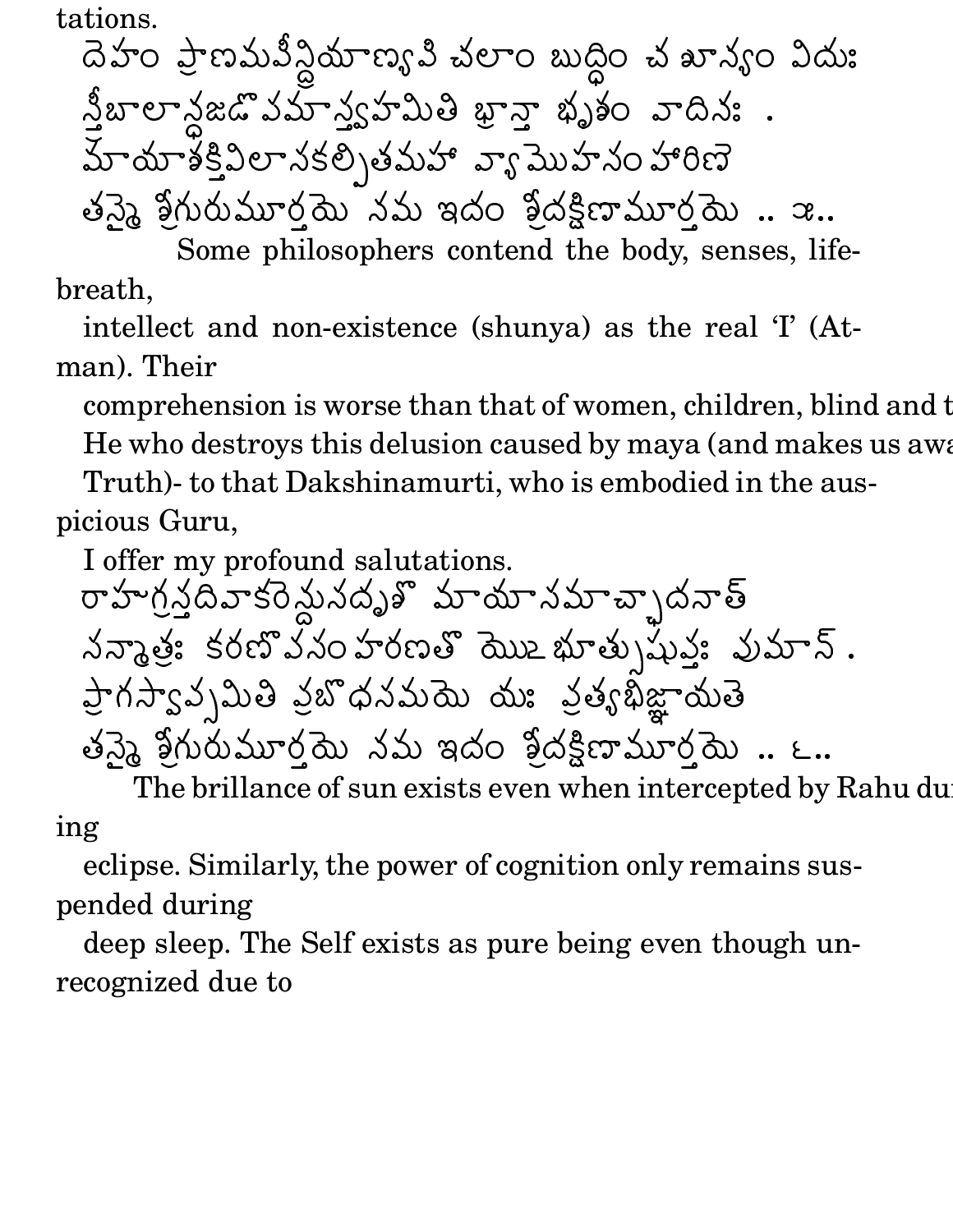the veil of Maya. A person on awakening becomes aware that he w earlier (and the dream was unreal). Similarly, a person who awakens

to the consciousness of the Self recognizes his previous state of ignorance as unreal. He by whose grace alone does one awaken to consciousness of the Self - to that Dakshinamurti, who is embodied in

the auspicious Guru, I offer my profound salutations. బాలా,ఁదిష్వి జాగదాదిషు తథా నర్వాన్వవసాన్వపి  $\sqrt{2}$  0  $\overline{3}$   $\overline{3}$   $\overline{3}$   $\overline{3}$   $\overline{3}$   $\overline{3}$   $\overline{3}$   $\overline{3}$   $\overline{3}$   $\overline{3}$   $\overline{3}$   $\overline{3}$   $\overline{3}$   $\overline{3}$   $\overline{3}$   $\overline{3}$   $\overline{3}$   $\overline{3}$   $\overline{3}$   $\overline{3}$   $\overline{3}$   $\overline{3}$   $\overline{3}$   $\overline{3}$   $\overline{$ త్రాన్యనువర్షమానమహమిత్యనః నుృరనం : *మృ*రనం నదా .  $\blacksquare$  and  $\blacksquare$  for  $\blacksquare$  for  $\blacksquare$  and  $\blacksquare$  . The set of  $\blacksquare$ 。<br>0 కటికరొతి భజతాం 'మొు ముదయా' భదయా తన్నై శ్రీగురుమూర్త్రద # #`E ,ద్దు నమ ఇదం శిదక్షిణామూరమె .. ౭.. ,

He, whose existence is changeless throughout the various

states of the body (like old, young etc) and the mind (waking, dreaming etc),

and who reveals the greatest knowledge of Atman by GYaanamudra (the

joining of the thumb and the forefinger of a raised right hand) to that

Dakshinamurti, who is embodied in the auspicious Guru, I offer my

profound salutations.

 $\alpha$   $\beta$  ,  $\alpha$  ,  $\beta$  ,  $\beta$  ,  $\alpha$  ,  $\beta$  ,  $\beta$  ,  $\beta$  ,  $\beta$  ,  $\beta$  ,  $\beta$  ,  $\beta$  ,  $\beta$  ,  $\beta$  ,  $\beta$  ,  $\beta$  ,  $\beta$  ,  $\beta$  ,  $\beta$  ,  $\beta$  ,  $\beta$  ,  $\beta$  ,  $\beta$  ,  $\beta$  ,  $\beta$  ,  $\beta$  ,  $\beta$  ,  $\beta$  ,  $\beta$  ,  $\beta$  ,  $\beta$  , ]D3 |3 .89: .RX8k\ Z 0> .P 0<sup>s</sup> အက္ခန့္ အထို .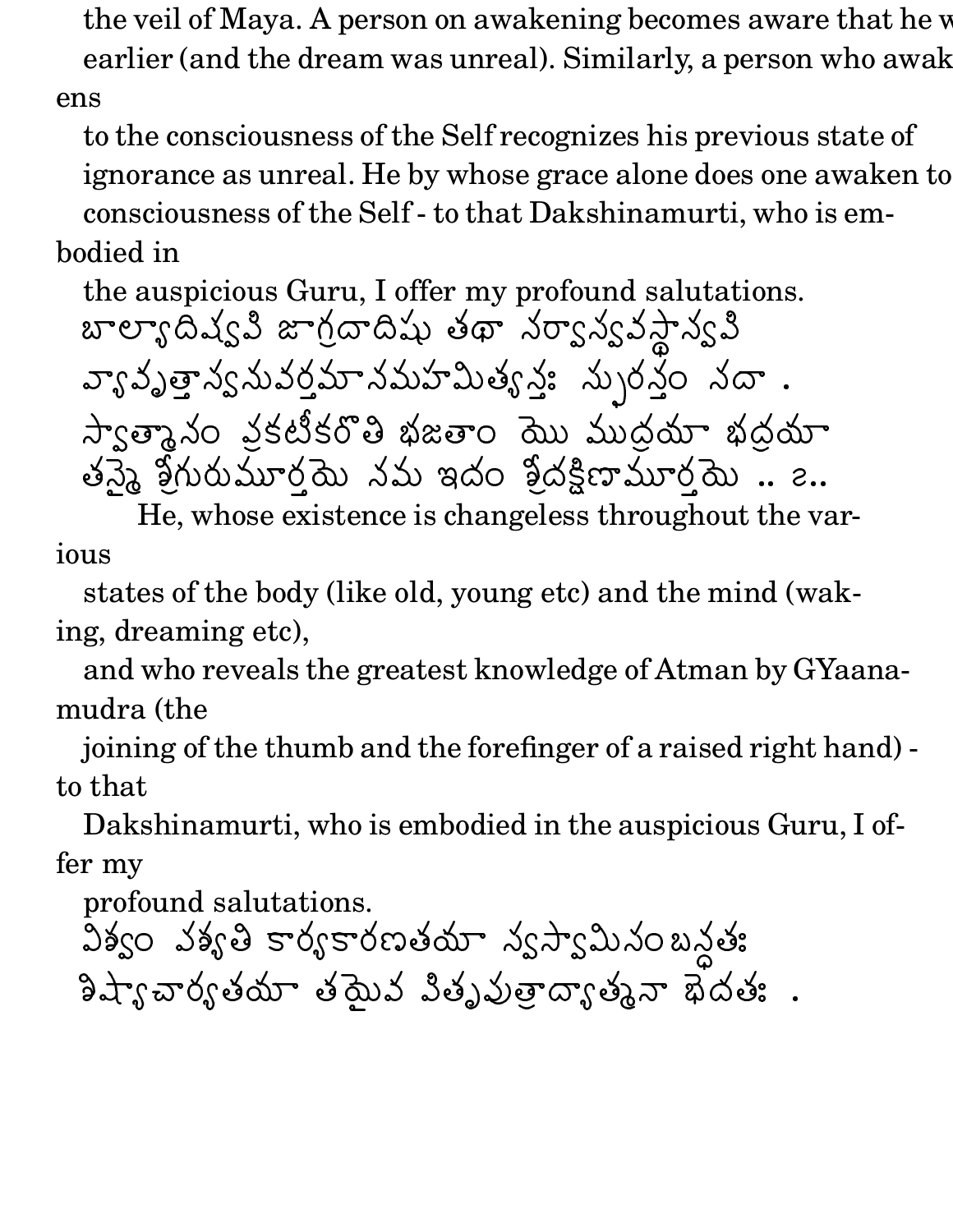న్వెన జాగతి వా దు ఎచ్చురుష్ మాయావరిభామితః  $w$  మితః $\;$ తన్నై శ్రీగురుమూర్త్రద # #`E ,యె నమ ఇదం శిదక్షిణామూరమె .. శ్.. ,

He, whose power of Maya enables one to experience the world as multiform

(like teacher, disciple, father, son etc) during both the waking and

dream states - to that Dakshinamurti, who is embodied in the auspicious

Guru, I offer my profound salutations.

BE :{ VW|W ( - < <sup>4</sup> bj <> 1 #L 0<sup>s</sup> :A <sup>x</sup> .6Yq1# / 8J RV\3Z <sup>E</sup>, qXA|3xOW H 23 R H` 89 M6Y . M67l-L .VR\Y6 ]\_^I# #`E , aC / ]\_^IN>:
b\*CE ,

He, whose subtle and unmanifest eightfold form causes the moving and

unmoving universe, and by whose grace alone does all these manifestation

disappear to reveal that 'All that exists is Brahman' - to that Dakshinamurti,

who is embodied in the auspicious Guru, I offer my profound salutations.

నర్వాత్మత్వమి నుృటికృతమిదం దుస్తాదముష్మిన్ నవె తెనాన్య శవణాతదరమననాడ - మననాదా,నాచ్ నజ్కీరనాత్ . VW 7 .6Y .7 }-BEx V<> .F MlPbQ .: VY . <sup>L</sup>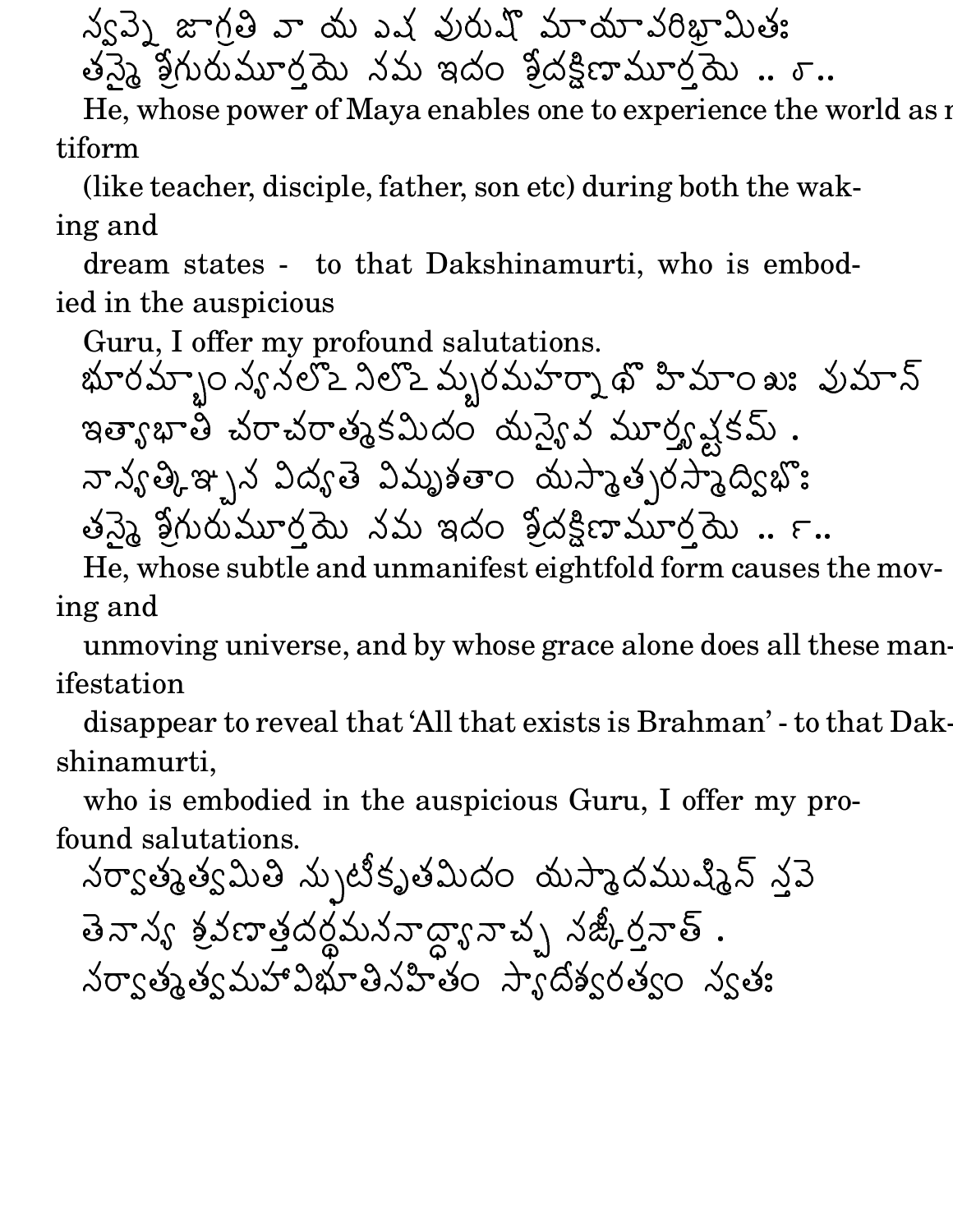నిద్యేతతు నరచధా వరిణ  $\Delta \varphi$  వరిణతం చెశ్వర్యమవ్యాహతమ్ .. ౧౦..

The verse points out to the all pervasiveness of the indwelling Spirit,

Atman. By the recital, contemplation and meditation of this hyming

disciple attains the state of oneness with Atman and realizes his

unity with the universe, thus becoming the very essence of the eightfold

manifestation.

ZW- 0>:V^# 0R BDE1#'B\*R (  $\blacksquare$  . The distribution of the set of the set of the set of the set of the set of the set of the set of the set of the set of the set of the set of the set of the set of the set of the set of the set of the set of the s  $\blacksquare$ . The contract of the contract of the contract of the contract of the contract of the contract of the contract of the contract of the contract of the contract of the contract of the contract of the contract of the c in a construction of the construction of the construction of the construction of the construction of the construction of the construction of the construction of the construction of the construction of the construction of t . . . . . . . . తీభువనగురుమీశం దక్షిణామూర్తిదేవం  $\blacksquare$  ) and the contract of the contract of the contract of the contract of the contract of the contract of the contract of the contract of the contract of the contract of the contract of the contract of the contract of

This verse is usually recited at the end of the recital of the above hymn.

I offer my profound salutations to Shri maha dakshinamurti, the remover of

the worldly (samasric) bonds binding us, Who is to be meditated upon

as the one sitting under a banyan tree and bestowing knowledge (GYana)instantly

on all the sages (and the devoted disciples).

Appendix: Word meanings

The following words and meanings are added as an appendix to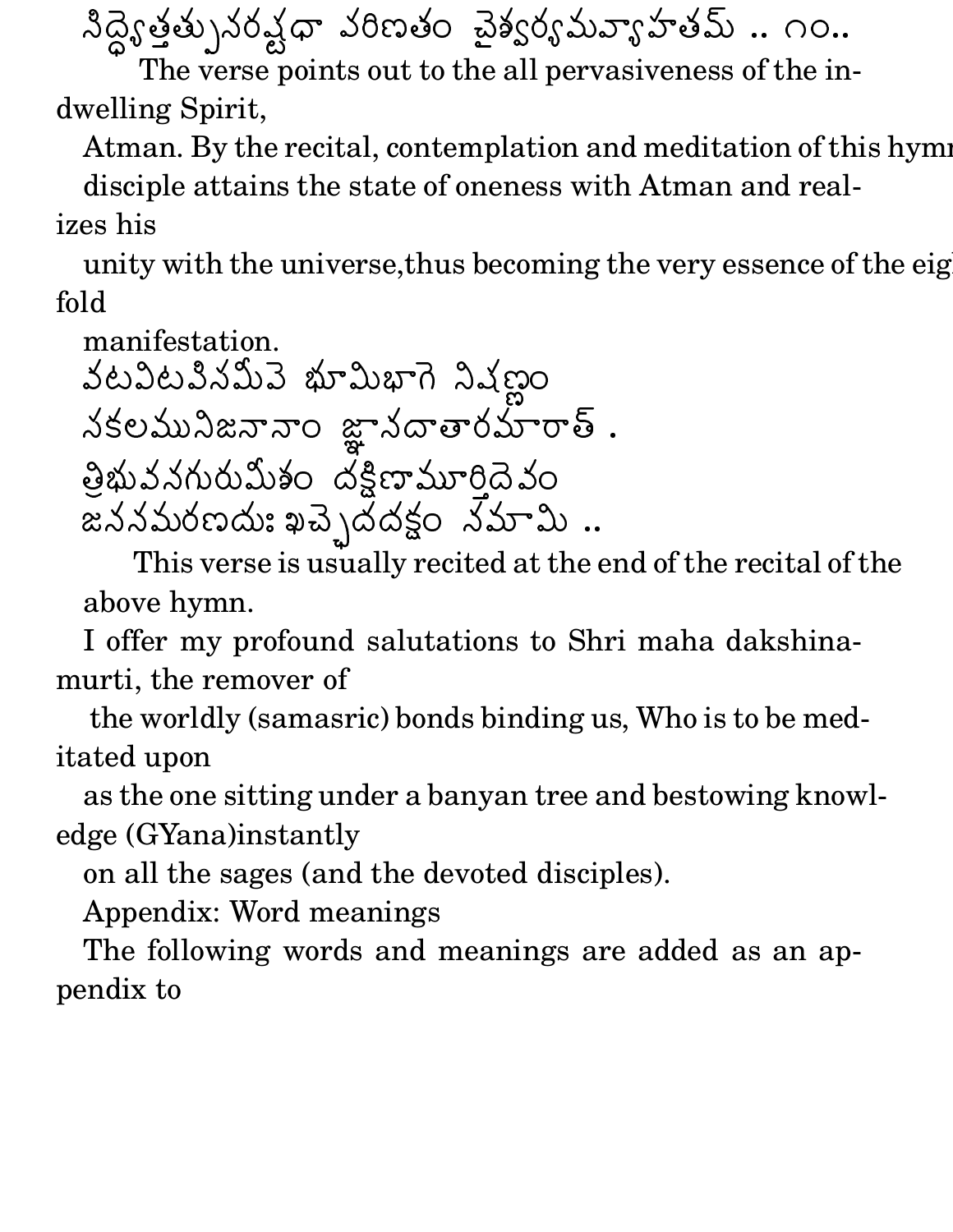allow the reader to learn Sanskrit words. My many thanks to

Shrii Ganesan (deepa@tiac.net) for providing the meanings.

= Refers to the Brahman, Godhood,both symbolically & otherwise;

 $\partial x = (Masc.Nom.Sing.)$  that person; = (Masc.Nom.Sing.) that person; ພັງ Sa Company = (Masc.Acc.case. sing.) God Brahman;  $\Im\varphi\cong\Im\varphi=\Im(\mathrm{Vert}\ \mathrm{Pr}. \mathrm{III}\ \mathrm{Per}. \mathrm{Sing}. \mathrm{PP})$  projects;  $\mathcal{D}\{\infty\}$  = in the beginning (of Creation);  $\mathfrak{Z}$  = an emphasis;<br> $\mathfrak{Z} \varpi \mathfrak{Z}$  = Vedas;  $\breve{\omega}$  = and;  $\mathcal{L}$ ပီးလီဖြဲ = (Verb.Pr.III Per.sing.PP) inspires;  $\Im \lambda_{\alpha} = 0$  ( Masc.Dative.sing.) to that person; రం = (Masc.Nom.sing.) He;  $\mathcal{L} =$  an emphasis; යි.ර =  $\mathrm{God};$ ఆత్మ  $=$  Self, soul;  $\omega \hat{\varphi}$  = (Fem.Nom.sing.) intellect, Discrimination, awareness;  $\searrow$ S (Masc.Acc.sing.) illumined (person); ముముక్లు: = Person desiring Moksha;

 $\delta$ රෆ $\circ$  = surrender, refuge;

- అహం  $=$  (pronoun Nom.sing.) I;
- 。  $\Delta \Delta \hat{\delta}$  = (Verb Pr.I Per. sing.AP) surrender, resort to;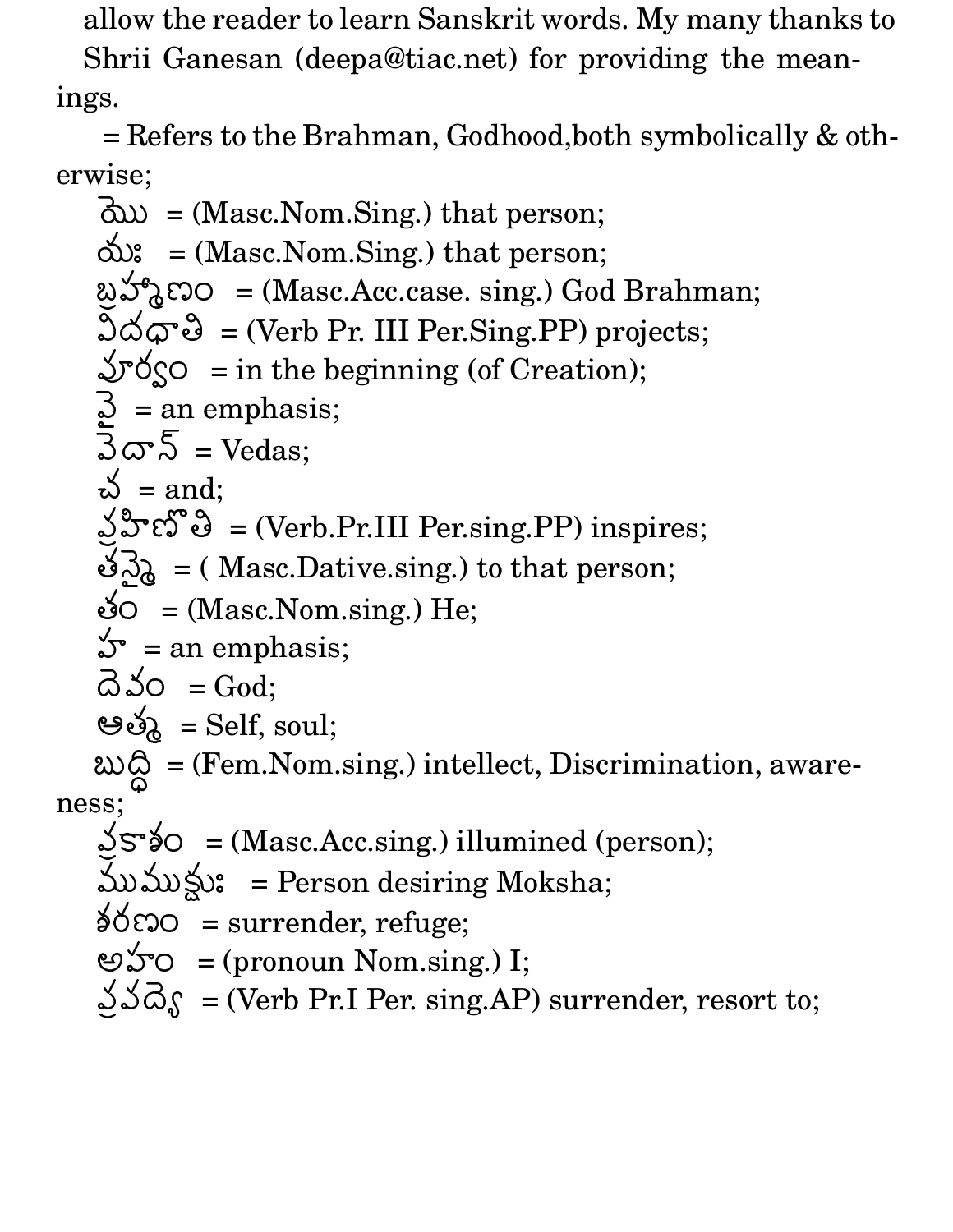$\overline{p}$ O  $\partial$ : = (Fem.Nom.sing.) peace  $\Im\delta_{\rm SO} =$  (Nr. Acc.case, sing.)) Universe;  $\Delta \delta \setminus \mathfrak{so}(\circ)$  = (Nr.Acc.case, sing.) mirror; ထိ္စ)ခ်ႏွသာာ $\lambda$ ဝ = (Nr.Acc.sing.) looking like, appearing;  $30^\circ$   $\sim$  5  $\sim$   $\sim$  (acc.case, sing.) like a city; నిజా నర్గళ్లం = (acc -  $\delta$ O = (acc. case) which is within Himself;  $\Im\$  = (Pr. Participle) seeing; ఆత్మని  $=$  (Loc.case) within Himself;  $\Delta \vec{v}$   $\Delta \vec{v}$  = (Fem. instr.sing.) through illusion; బ**ి**ూ: = (indec.) outside;  $\Im \mathcal{S}$  = (indec.) like i.e as if the Universe is manifest-

ing outside;

 $\bigoplus_{i=1}^n \mathfrak{S}^i$ လား $i \in \{ \text{Acc.} \text{case} \}$  being, manifested entity;  $\Delta \Omega$  = (indec.) as in a manner, in such a manner as;  $\partial \phi \Delta \nabla$  = (Fem.instr. case, sing.) through sleep(-iness); యి:  $=$  he who; M<sub>n</sub> Andrew Andrew Andrew Andrew Andrew Andrew Andrew Andrew Andrew Andrew Andrew Andrew Andrew Andrew Andrew Andrew Andrew Andrew Andrew Andrew Andrew Andrew Andrew Andrew Andrew Andrew Andrew Andrew Andrew Andrew Andrew  $\Delta$ ঁচু'ণ্ড = (indec.) before one's eyes, in white and black;  $\omega$  $\mathbf{\mathcal{S}}$  = (verb Pr.III P.sing. AP) performs, acts; న్లబొధనమయె $=$  (loc.o  $\beta$ నమయే = (loc.case) during wakefulness, waking state;  $\Im s$  = one's own; ఆత్మనా $O = (Acc.case)$  self; ລ $\mathcal{S}\,=\mathrm{itself}\mathrm{,}\,\mathrm{alone};$  $\Theta$ ර් $\zeta$ රා $\circ$  = (Nr.Acc,sing.) the(No-second), non-dual Self;  $\delta$ လ္တြဲ = ( Masc.Dative,sing.) to him;  $\mathcal{F}_{\mathcal{L}} =$  Lakshmi, wealth (here auspicious prefix);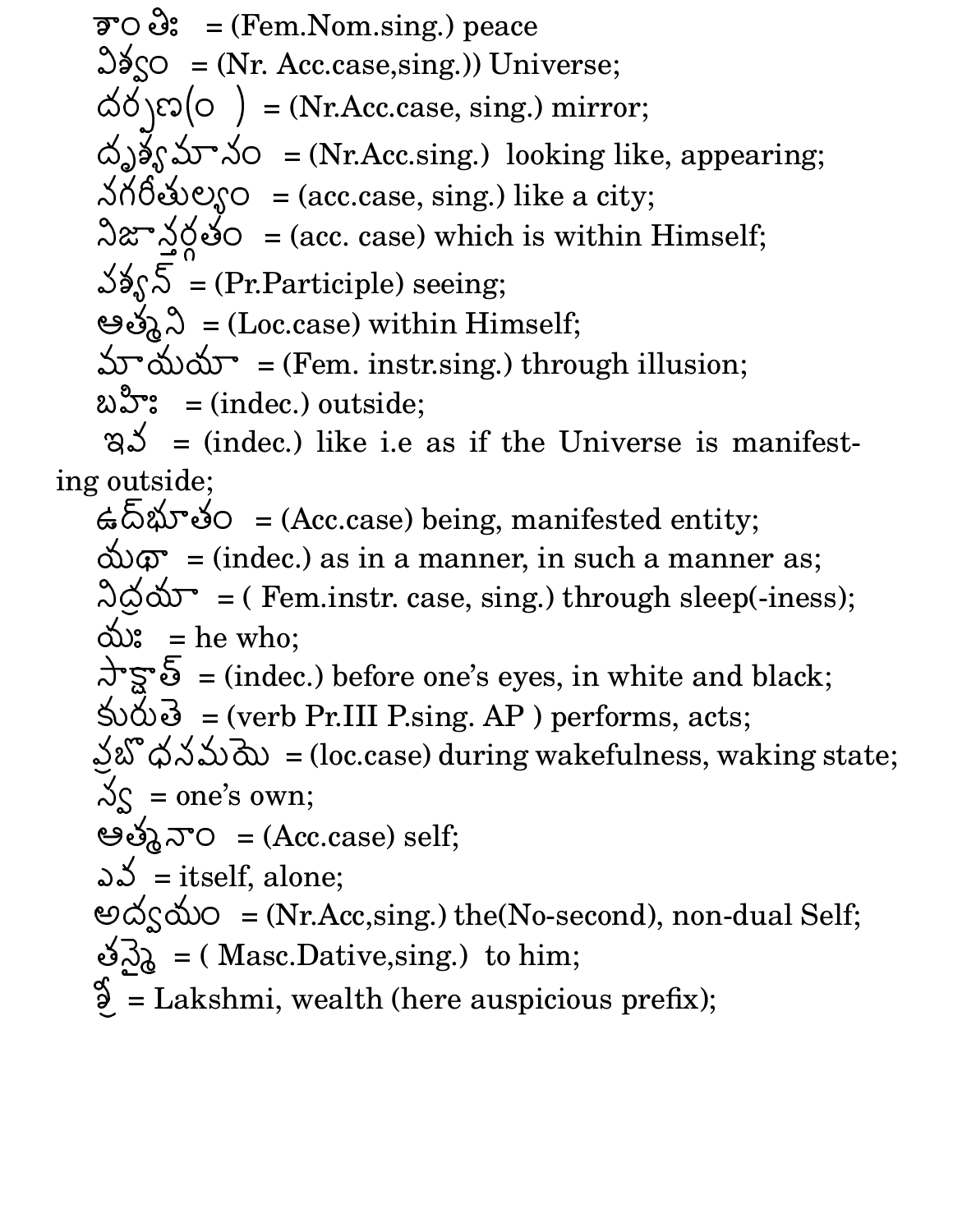# # <sup>E</sup>, $\partial x = (Masc.Dative,sing.)$  God(himself) embodied in guru; 

$$
\delta \omega
$$
: = (Nr.Nom.sing.) solution, bowing, namaskAra;

$$
\text{QQ} = \text{(neuter,Nom.sing.) this};
$$

ta terminal di secondo di secondo di secondo di secondo di secondo di secondo di secondo di secondo di secondo ,range and the state of the state of the state of the state of the state of the state of the state of the state  $\Delta \frac{8}{5}$ ణామూర్త దు = Masc.Dative, $\sin$ g.) to dakshinAmUrti God;

$$
\delta \approx \delta
$$
 = (Nr.Poss.sing.) of the seed;

$$
\mathfrak{S}_{\mathfrak{S}}^{\mathfrak{e}} = (\text{index.}) \text{ inside};
$$

$$
\mathsf{a} \mathsf{b} = (\text{index.}) \text{ like};
$$

ta a series de la construcción de la construcción de la construcción de la construcción de la construcción de

 $\mathcal{L}$  -the state of the state of the state of the state of the state of the state of the state of the state of the state of the state of the state of the state of the state of the state of the state of the state of the

 $\mathcal{L}$  . The contract of the contract of the contract of the contract of the contract of the contract of the contract of the contract of the contract of the contract of the contract of the contract of the contract of th

aCF

 $\blacksquare$ 

 $\sim$  Andrew Matter and Andrew Matter and Andrew Matter and Andrew Matter and Andrew Matter and Andrew Matter and Andrew Matter and Andrew Matter and Andrew Matter and Andrew Matter and Andrew Matter and Andrew Matter and

aCF

:89:

qu-

 $\sim$ 

$$
\Theta
$$
O  $\text{SO}^*$  = (Masc.Nom.sing.) **sprout;**

$$
\mathfrak{A}\delta = (\text{Neuter Nom.Sing.})\text{ world};
$$

$$
\text{QQ} = (\text{Nr.} \text{Nom.Sing.}) \text{ this};
$$

$$
\frac{1}{2} \overline{\mathscr{E}} = \text{in the beginning};
$$

$$
\frac{30}{50}
$$
 = unmanifested;

$$
\sqrt[3]{}
$$
 = (indec.) again;

$$
\mathbf{\hat{w}}^{\mathbf{\hat{w}}} = (\mathbf{fem}.\mathbf{Nom}.\mathbf{sing.})\text{ illusion};
$$

$$
\Theta
$$
  $\Theta$  = arranged, caused, created;

$$
\vec{\lambda} \delta = (Masc.Nom.sing.)
$$
 country, place, spot, space;

$$
\mathbb{S}^{\bullet} \mathbb{C}^{\bullet} = (\text{Masc.Nom.sing.}) \text{ time};
$$

$$
\S \mathfrak{O} \mathfrak{D}^* = \text{reckoning};
$$

$$
\mathfrak{Z}\,\mathfrak{W}\,\mathfrak{W}\,=\text{varied, different};
$$

చిత్రవృతమ్ =(Pa కృతమ్ = (Past Passive Participle verb) put in the form of a pi

## ture, painting

 $\mathcal{L}$  . P78J . P78J . P78J . P78J . P78J . P78J . P78J . P78J . P78J . P78J . P78J . P78J . P78J . P78J . P78J . P78J . P78J . P78J . P78J . P78J . P78J . P78J . P78J . P78J . P78J . P78J . P78J . P78J . P78J . P78J .

మాయాహి = (masc. Nom.sing.) magician; 
$$
\varnothing
$$
  $\preceq$  = like;

విజృమ్పనుతి = (Verb Pr.III ) displays brilliantly;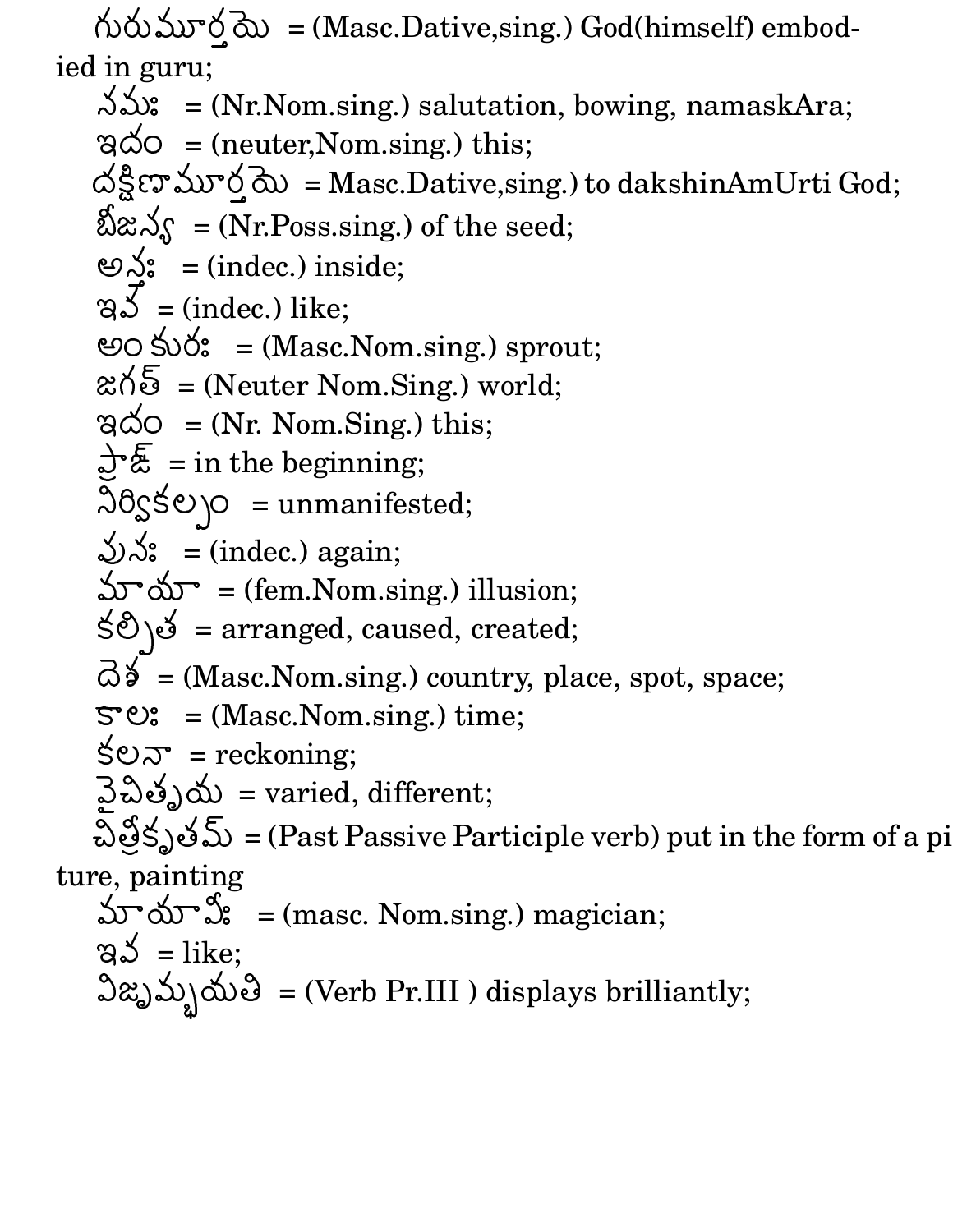ම $\mathcal{S} = (P\text{.sing.PP})$  and; మహా మొగీ = (masc.nom.sing.) Great Yogi, ascetic;  $\Delta s^* = (Masc. Nom.Sing.)$  He who;  $\sim$  = (indec.) one's own; ఇచ్చయా = ( Fem.instr.sing.) by desire;  $\Delta S =$  (masc. poss.case.sing.) that person's;  $\Delta$   $\Diamond$   $\Diamond$   $\circ$   $\circ$  = gerund, Nr. Nom. sing.) throbbing state (manifestation);  $\Delta$   $\breve{\circ}$  = (indec.) always;  $\circledast$ % $\circ$  = (nr. Nom.sing.) that which is within i.e., the Reality;  $\mathfrak{S}$  = appearing as unreal, unreal;  $\texttt{S}\circledcirc\texttt{S} = \text{fictitious};$  $\sim$   $\sqrt{1}$  $-$  -box  $-$  -box  $-$  -box  $-$  -box  $-$  -box  $-$  -box  $-$  -box  $-$  -box  $-$  -box  $\text{So }$  = notions, meanings, wealth;  $\Delta \mathbf{B} = (\text{verb.III} \ P.\text{Sing. Atmn.padam}) \ \text{shines};$  $\pi s = (index.)$  in front of the eyes, in white and black; తత్  $=$  that; ဗိ $\zeta$ ဝ = thou; ಲ $\mathcal{S}$  = are;

 $\mathbb{R}\mathbb{S}\;=\text{thus};$ 

 $\Im\,\Delta\,\Im\,\Im\,\Delta\,\rightarrow\ \pm\,\Lambda$  = through the saying of the Veda;

 $\partial x = \text{yaH(Masc.Nom.Sing.)}$  He who;

SUPERINTENT AND RESIDENCE AND RESIDENCE AND RESIDENCE AND RESIDENCE AND RESIDENCE AND RESIDENCE AND RESIDENCE  $\delta$ လ်ပါ = (V.Pr. III P.Sing.Parasm.pada) enlightens, teaches; ಅව්වෙ $\mathcal{S}$  = (Masc.Objective, Acc. case, Plural) those who have take  $\Delta\!\!\!\lambda$ త్ = Neut. Nom.sing.) that thing which;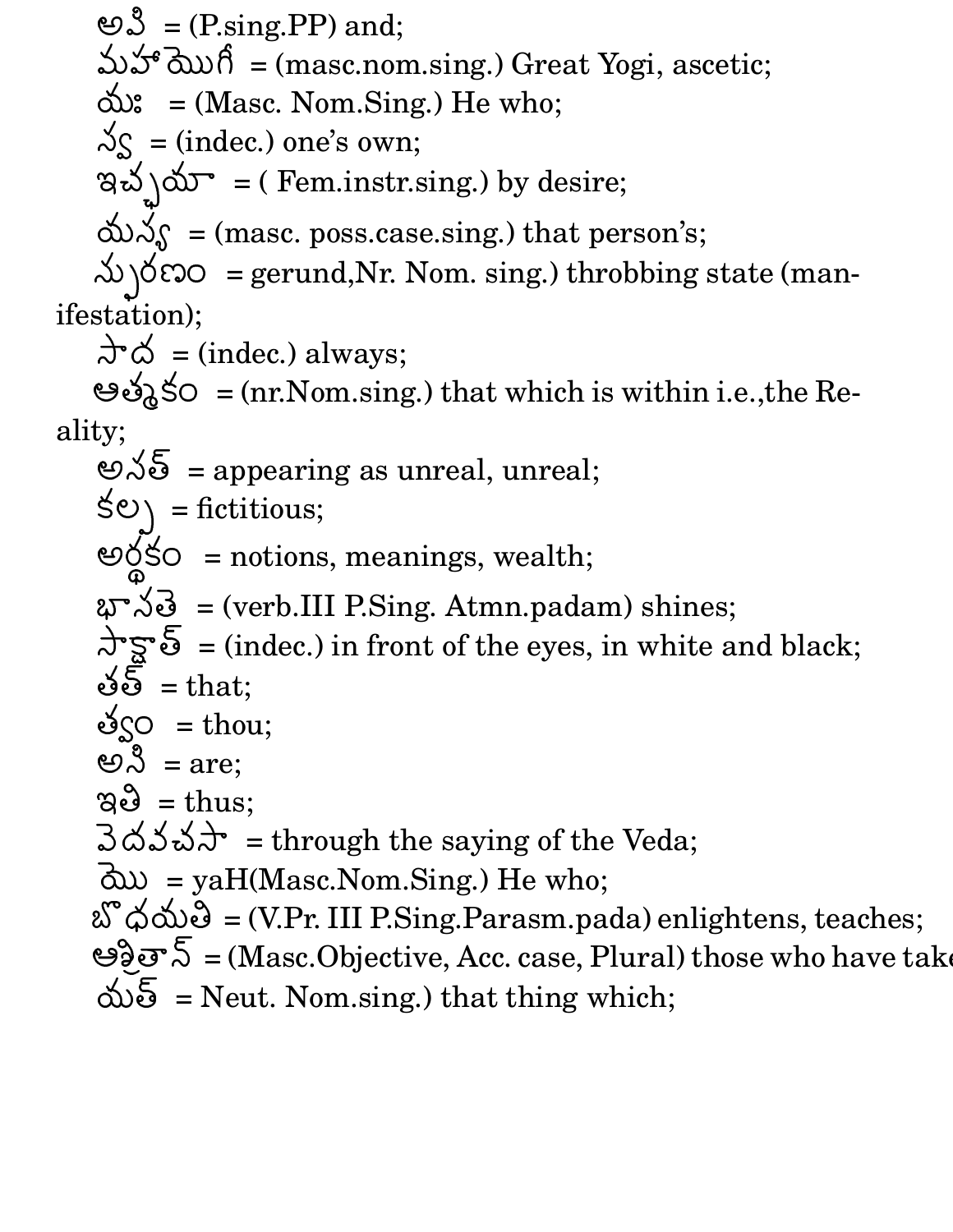$\pi s = (Ablative)$  by producing it in front of the eyes;  $\forall$ රිහ් = (Ablative) in white & black;  $\bigvee x$ : = (indec.) again; မည္နွာခ်ႏွ $\,$  = cycle, r $\,$ : = cycle, repetition, certain "times";  $\Delta\overline{\mathcal{S}}$  = (verb, sing.PP) may happen;  $\lambda = \text{not};$  $\delta \mathcal{S}$  = (Masc. Nom.sing.) the cycle of births (& deaths); అవ్పున్య  $=$  (in) waters;  $\Im \vec{\sigma}$  = (locative) (of) great quantity, heap i.e.ocean;  $\vec{r} = \text{(index.)}$  diverse;  $\omega \, \dot{\omega}$  = (Nr. Nom.sing.) hole;  $\sim$  . The contract of the contract of the contract of the contract of the contract of the contract of the contract of the contract of the contract of the contract of the contract of the contract of the contract of the co  $\omega$ င်း = (Nr.Nom.sing.) pot;  $\land\bullet\bullet = (Masc. \ Nom.sing.) \ stomach;$  $\overline{\phantom{a}}$  $\phi$ : = ( participle, Nom.sing.) standing thing  $\Delta \mathcal{F} = (adj.)$  great, big;  $\hat{\text{Q}}$ So = (Masc.Nom.sing.) lamp; 。  $\text{d} \mathcal{F} = (\text{fem.Nom.sing.})$  light, flame;  $\Delta \propto 0$  = bright light;  $\mathbf{F}^{\prime}$  ) and the set of the set of the set of the set of the set of the set of the set of the set of the set of the set of the set of the set of the set of the set of the set of the set of the set of the set of the  $\text{So }$  = knowledge, supreme intelligence;  $\Delta S =$  (Masc. Poss. Sing.) that person's (whose);  $\delta$  = (indec.) emphasis; చక్షు: = Nr.Nom. Sing.) eye; <sup>l</sup> = (indec.) here etc. (may also mean 'the beginning' in another context);

 $\pm\sigma\$  = (one of the 5) sensory objects, here refers to 'eye';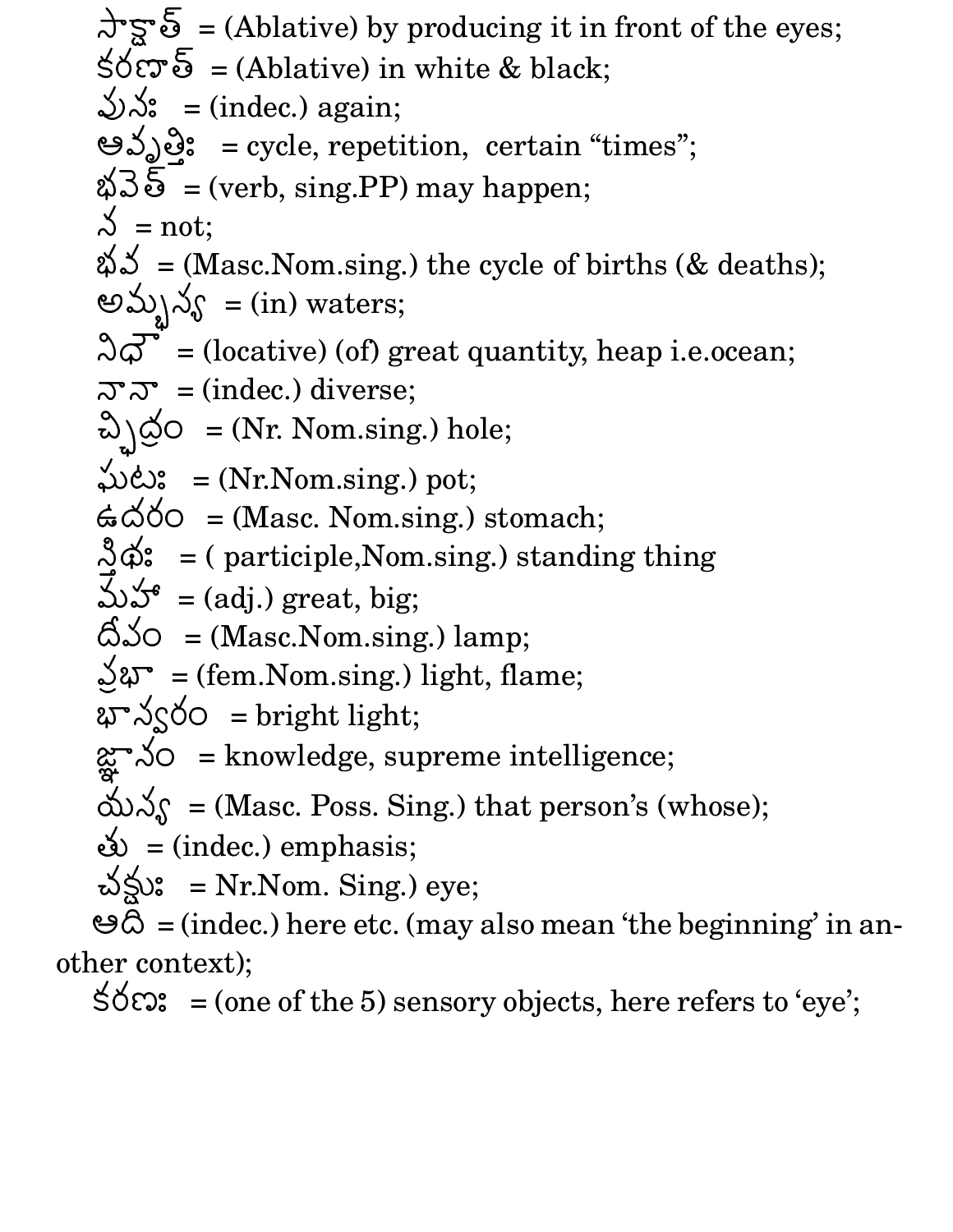$\varpi$  (indec.) through; బ**ి**ూ: = (indec.) outside;  $\bigotimes_{n=1}^{\infty}$  = (Verb Pr. III P sing.AP) throbs, vibrates;  $\alpha$ ానామి = (Verb Pr.I P.sing) know; ల్లం = (Masc. Obj. Sing.) him; YZW  $\delta \delta$  = (indec.) alone; B\* , = Acc. Masc.Sing.Participle noun) shining person; అనుభాతి = (verb IIII P. sing. PP) shines along with that (following);  $\partial\omega$ తల్ = (Nr.nom.sing.) this;  $\lambda \Delta \lambda$ ం = entire;  $\alpha\Lambda$ වි = (Nr.nom.sing.) world;  $\vec{\omega}$   $\Delta$   $\vec{\omega}$  = (Masc.Acc.Sing) body;  $\Rightarrow$  so = (Masc. Sing. Acc.) life-breath;  $\overset{\Delta}{\Theta}$ ္ကိုသံားကို = (Nr.Nom.Pl.) sense organs;  $\mathfrak{G}\,\, \mathbb{S}\,\,$  = and;  $\Delta$  e $\circ$  = (adj. Fem.) changing;  $\omega$  $\Delta$ o = (Fem.Acc. Sing.) intellect, reason, awareness;  $\breve{\omega}$  = (indec.) and;  $\Rightarrow$   $\leq$   $\circ$  = (Masc.Acc.sing.) Nothingness, void;  $\Im \Delta$ : = (Verb) Understand, know, consider;  $\overline{\phantom{a}}$  = (Fem. Nom. Sing) a female;  $\delta \mathbf{C}$ : = (Masc. Nom.Sing.) child; అన్ల:  $=$  blind;  $\alpha \zeta$ : = idiot;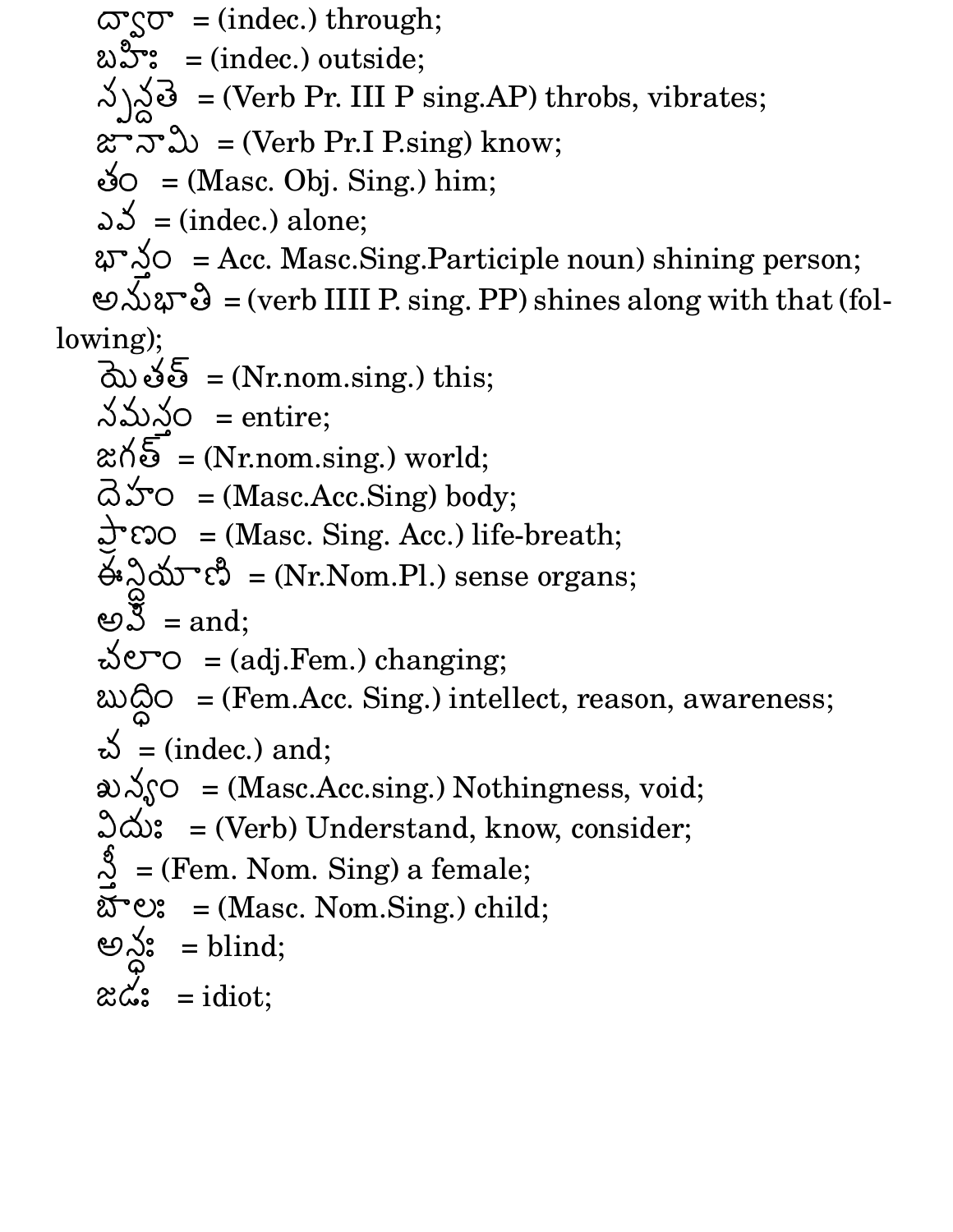$\mathbf{G} \mathbf{S} \mathbf{S} = \mathbf{comparable};$  $\breve{\infty}$  = emphasis; అహం  $=$  I;  $\mathbb{R}\mathbb{S}\;=\text{thus};$ AT: = (gerund, Masc.Nom.Pl.) infatuated (persons);  $\omega$ )ຈ໌໐ = in vain;  $\mathcal{S}^* \mathfrak{S} \mathcal{S}^* = (\text{Masc. Nom. Pl. Particle noun})$  People who argue;  $\Delta r \Delta r =$  the great delusion Maya; ခင $\hat{\mathcal{S}}$ း = (Fem. $N$  $;\quad$  = (Fem.Nom.sing.) Power, energy;  $\Im {\text{er}}\, \measuredangle\,$  = play; కలి $\setminus$ త = created; మహా $=$  great, big;  $\mathcal{F}^R_N$ మొహ = infatuation;  $\Delta$ O హారిణె = (Dative case) destroyer;  $\sigma$   $\mathcal{L}^*$ : = (Masc. Nom.sing.) The planet Rahu;  $\bigcirc \bigcirc$  = Having been grasped, caught; l Z[\* q tL = sun; ఇ*న్లు*: = moon;  $\lambda \omega$ ) $\gamma$ : = (Masc.person, thing) similar to;  $\Delta r \Delta r =$  (Fem. Nom.sing.) the delusion Maya;  $\Delta \Delta \mathbf{r}$   $\Delta \mathbf{r}$  ) $\Delta \Delta \mathbf{r}$   $\bar{\mathbf{\delta}}$  = from being covered, surrounded, eclipsed,very  $\sqrt[4]{5}$  = Reality, Existence; మాత్రి:  $=$  lone;  $\pm\sigma\approx\pm\rm{s}$  = senses;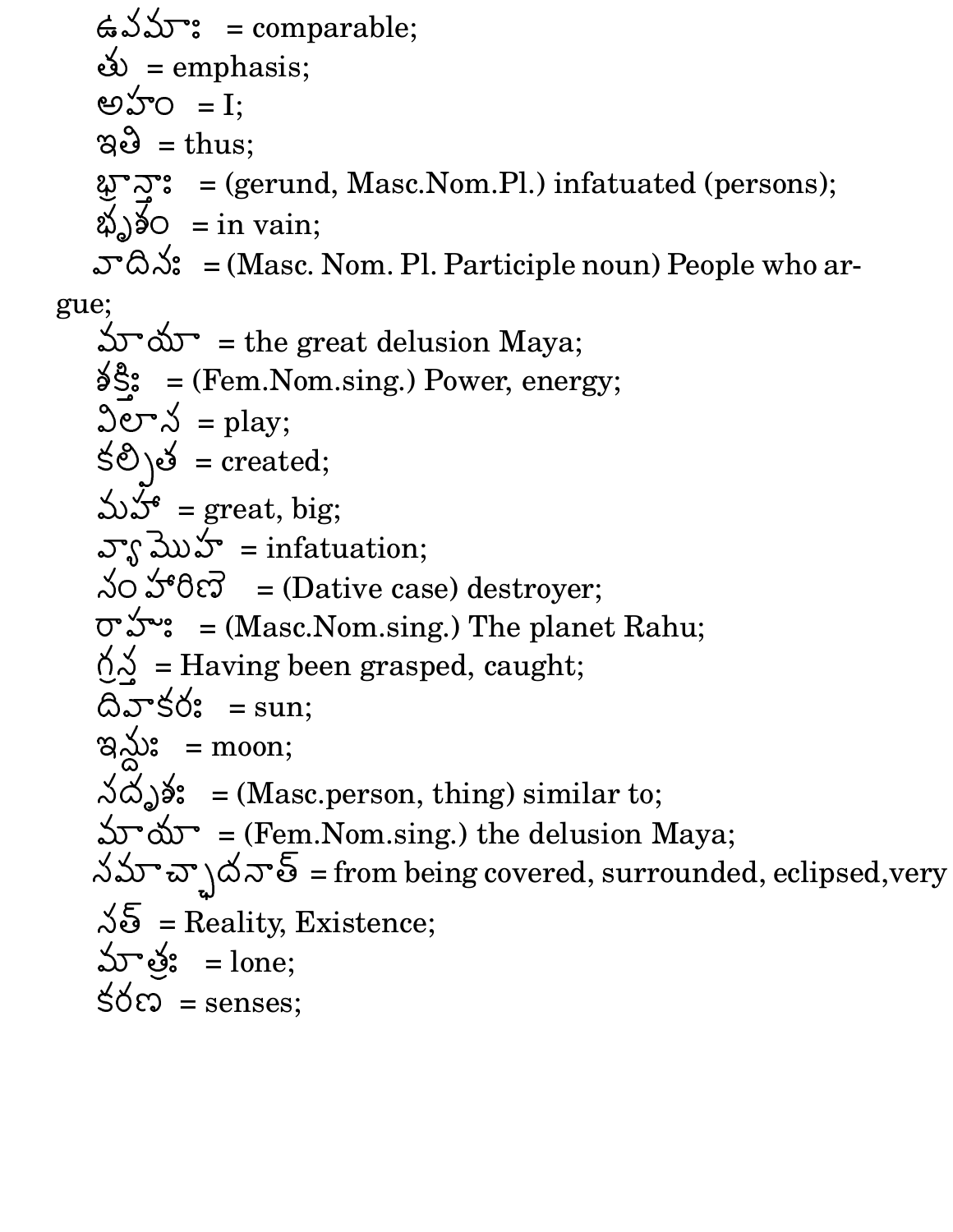$\mathfrak{\precsim}$  = prefix;  $\Delta$ O హరణత: = withdrawn well; అభూత్ =  $\rm{became};$ V# 0,: = awakened(after a good sleep);  $\bigcup\mathcal{S}=\mathcal{S}=(\text{Masc.Nom.Sing.})\ \text{A male};$  $\blacksquare$  In the contract of the contract of the contract of the contract of the contract of the contract of the contract of the contract of the contract of the contract of the contract of the contract of the contract of the  $\overline{\mathsf{S}}$  = beforehand; అస్వేవ్సం = well slept;  $\mathbb{R}\mathbb{S}\;=\text{thus};$ నబొధనమయె = ${({\rm Loc})}$  $\beta$ నమయె = (Loc. Sing) at the time of awakening;  $\Delta$  = (Masc.Nom.sing.) He (who); 。 తిఅయభిజ్ఞాయతె = remei  $\blacksquare$ . The contract of the contract of the contract of the contract of the contract of the contract of the contract of the contract of the contract of the contract of the contract of the contract of the contract of the c  $\Delta \vec{\omega}$  = remembers, understands;  $\delta \mathcal{E} = \sum_{n=1}^{\infty}$  = (Loc. PI.) during childhood; ఆదిషు = (Loc.pl.) etc.; ಅ $\mathcal S$  = and;  $\alpha^*\mathfrak{H}\bar{\mathfrak{b}}$  = (Loc.Pl.) during awakened state; ఆదిషు =  ${\rm etc.};$  $\mathcal{L}(\mathcal{D})$  = (indec.) likewise, in that manner;  $\Delta \sigma_S \Delta \nu$  = (Fem. Loc. PI) in all; - ZM -  $\Delta$  = states, conditions; ಅ $\mathcal S$  = and;  $\mathcal{L}$  zero  $\mathcal{L}$  and  $\mathcal{L}$  and  $\mathcal{L}$  and  $\mathcal{L}$  and  $\mathcal{L}$  and  $\mathcal{L}$  and  $\mathcal{L}$  and  $\mathcal{L}$  and  $\mathcal{L}$  and  $\mathcal{L}$  and  $\mathcal{L}$  and  $\mathcal{L}$  and  $\mathcal{L}$  and  $\mathcal{L}$  and  $\mathcal{L}$  and  $\mathcal{L}$  and  $\mathbf{F}\sim\mathbf{D}=(\mathbf{Loc.~P}l_{1})$  (even after the) departure (of these states అను =  $\rm{accompained};$  $30, 50, 50$  = presence(persists, follows); అహం  $=$  I;  $\mathbb{R}\mathbb{S}\;=\text{thus};$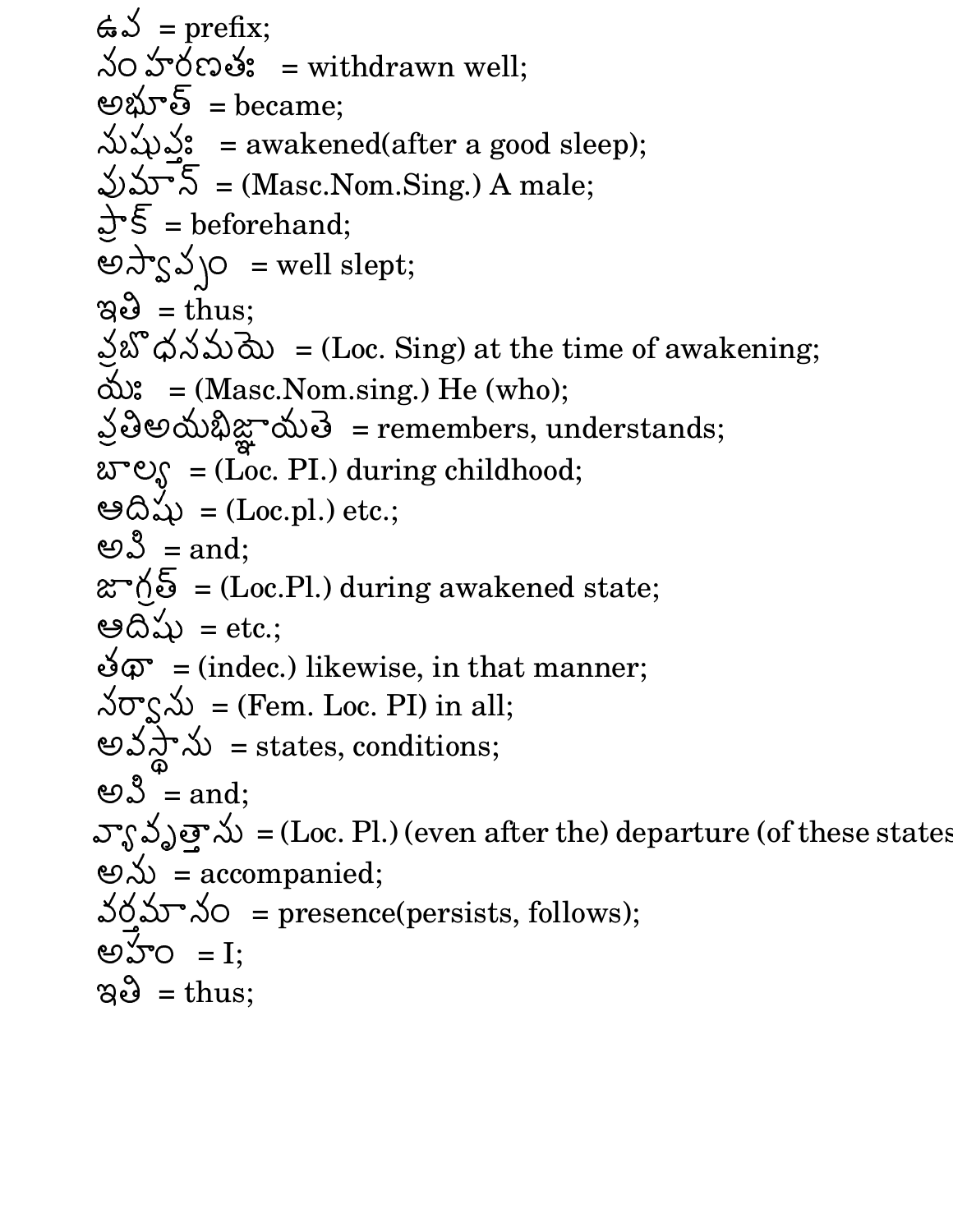అ $\searrow$ : = inwardly;  $\text{sum} = \text{inwardly};$  $\Delta$   $\sqrt{\Delta}$   $\circ$  = (Masc. Acc.Sing.) the throbbing;  $\sqrt{2}$  = (indec.) always;  $\Im s = (Masc. Acc. Sing.)$  one's own; မမာ $\lambda$ သ် $=$  Self; 。<br>0  $\sin\theta \leq \cos\theta$  = (Verb Pr.III P. Sing.PP) shows Himself publicly, openly;  $\&\mathcal{B} \otimes \mathcal{B}$  = Masc.Poss.Pl.) to the worshippers; య్:  $=$  He who; ముద్రయా = (Fem.instr.Sing.) through the sign (of hand), stamp,  $n$  $\emptyset$ O  $\infty$  = (Adj.Fem.instr.Sing.) through auspicious;  $\Im\delta_{\rm SO}=(\rm Nr.\ Nom.\ Sing.)$  universe;  $\Im\$ <sub>9</sub> $\Theta$  = Verb Pr.III P.sing.PP) sees;  $\sigma$ လေးတွေကြောင်း (Fem.instr,sing.)(through the quality of) effect;  $\Im s$  = one's own;  $\Delta$ ς္ $\mathfrak{D}$  = master;  $\lambda$ ဝ బ $\lambda$ తః = as related;  $\partial \mathcal{L}_{\mathcal{S}}$  = (fem.instr.sing.)(thro' the quality of) disciple; ఆచార్యతయా $=$  teachership; .- $\blacksquare$  . The contract of the contract of the contract of the contract of the contract of the contract of the contract of the contract of the contract of the contract of the contract of the contract of the contract of the  $\Phi = 0$  (both words indec.) in that manner; ఇవ $=$  ike;  $\log_{\theta}$  = (Masc. Nom.sing.) Father, forefather;  $\bigtriangledown$ ي = son.;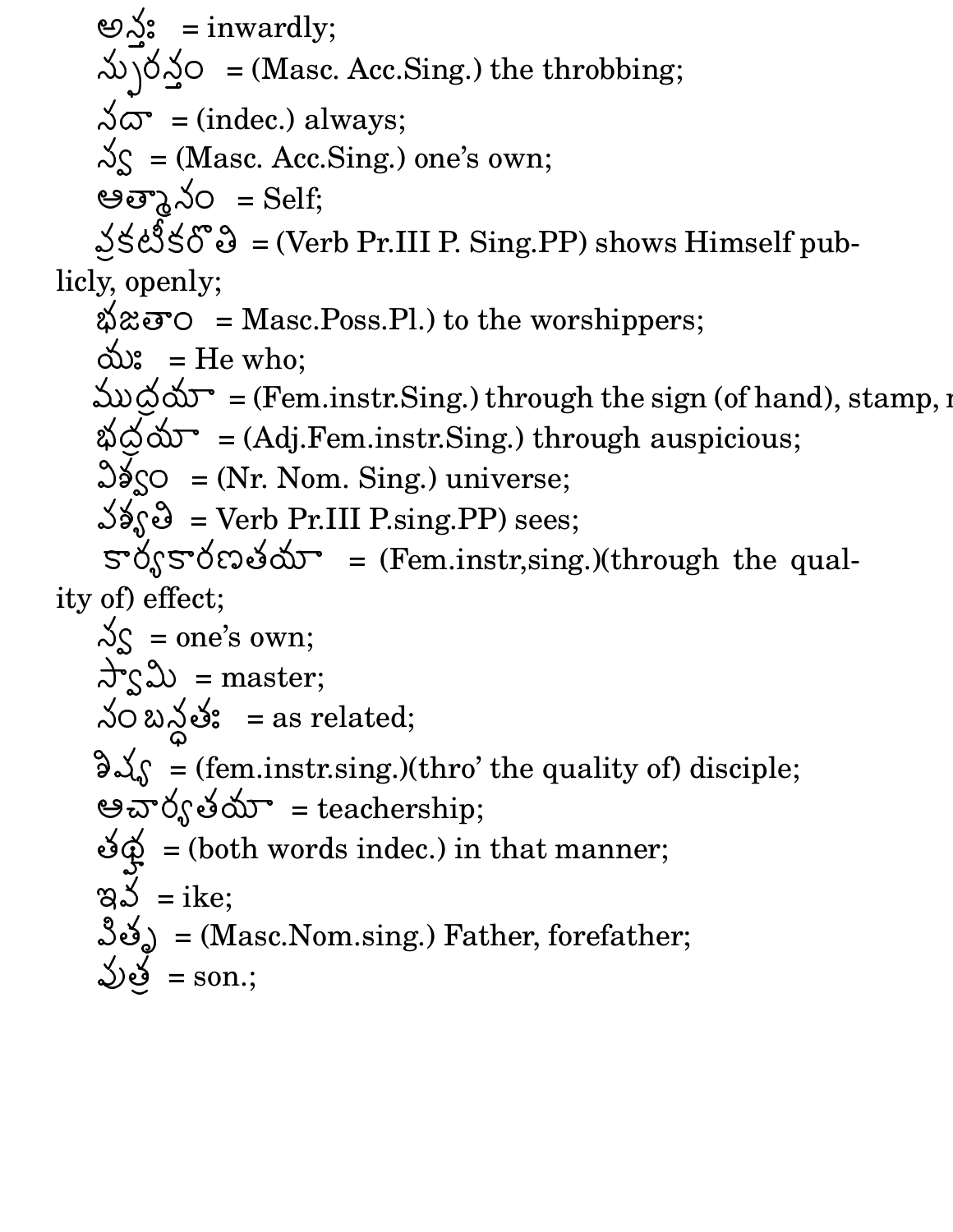ಆ $\varnothing$  =  ${\rm etc.};$ ఆత్మనా = (Masc.instr.sing.) through self;  $\vec{B}$ ර්ෂ්: = as different;  $\sqrt{S_1}$  = ( Mal, Loc. sing.) in dream;  $\alpha$ <sup>+</sup> $\beta$  = (Loc.sing.) during wakeful state; యి:  $= e$  who;  $\mathcal{F} = \text{(index.) or;}$ ఎష $\dot{\mathbf{S}} = (\text{Male Nom.sing.}) \text{ this};$ వురుషః = A male;  $\sqrt{0}$   $\sqrt{0}$   $\sqrt{0}$  $\mathfrak{P}^{\infty}$ ည်မ်း = (Gerund.Male Nom.sing.) whirled(person);  $\Delta \mathcal{F}$ : = (nom.sing.) earth; అమ్బాం  $\upbeta = (Nr.nom.pl.)$  water; అ $\lambda$ ల: = fire; ಅನಿಲ:  $=$  air; అమ్పరం  $=$  ether; అహార్నా థిః = sacrificer; హిమా౦ ఖ $\text{ }^{\circ}\text{ }$  = moon; వుమా $\bar{\mathcal{S}}$  = Man; မဟ"ပါ = Verb.Pr.III P.sing.PP) shines; చర $=$  moving; అచర $\, = \, \mathrm{not} \,\, \mathrm{moving};$ ఆత్మకం = containing inwardly;  $\begin{array}{ll} \mathbb{R}\ \mathbb{Q} & =(\text{Nr.nom.sing.}) \text{ this}; \end{array}$  $\Delta \mathcal{S} = (Masc.Poss.sing.)$  (He) whose; ఎ $\mathcal{S}=(\text{index.}) \text{ thus};$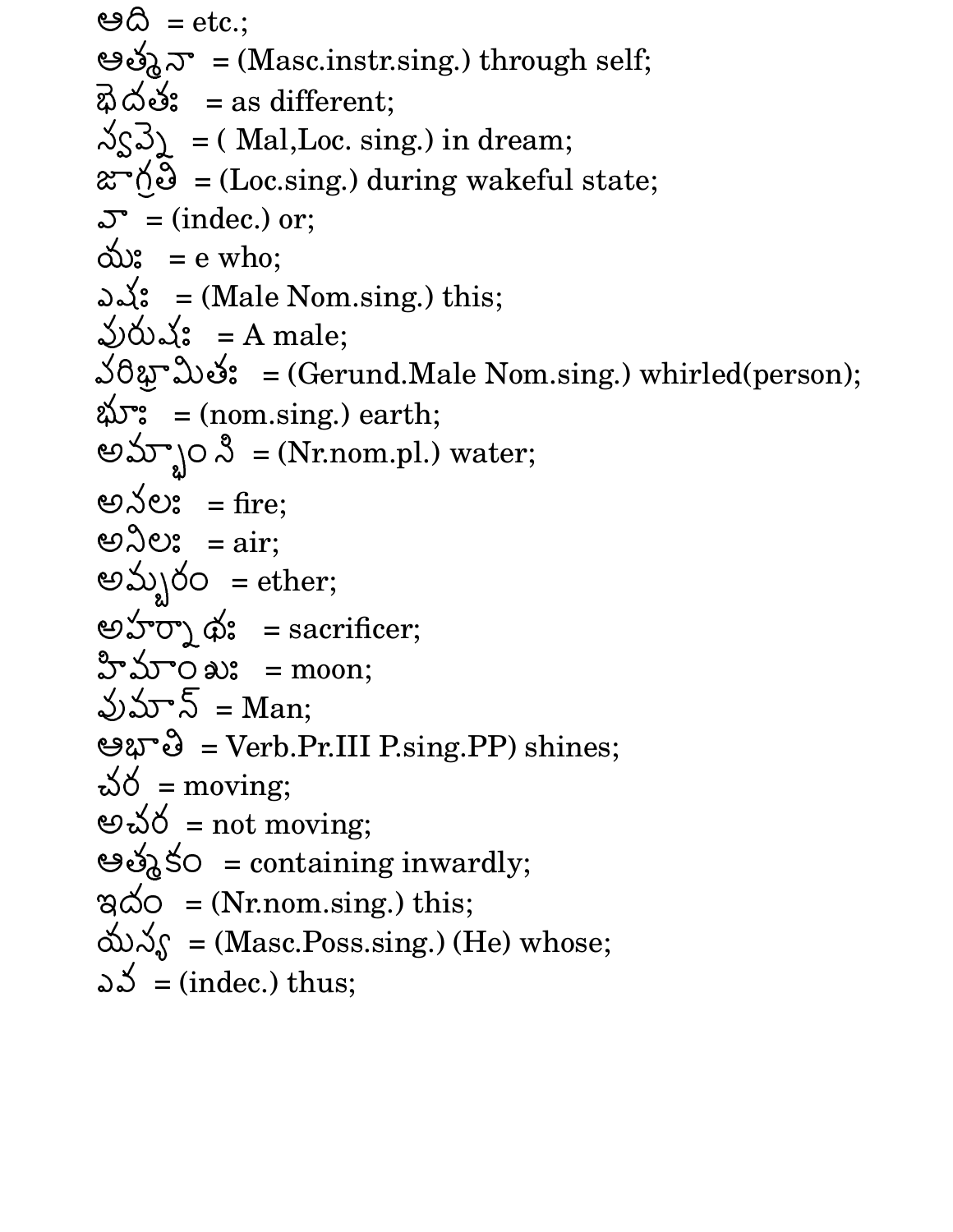మూర్తి:  $=$  (Male I  $\epsilon = (Male Nom.sing, )$  embodiment, incarnate;  $\sqrt{1-x^2}$  $\blacksquare$  . The contract of the contract of the contract of the contract of the contract of the contract of the contract of the contract of the contract of the contract of the contract of the contract of the contract of the  $\text{So } = (\text{Nr.Nom.sing.}) \text{ eight-fold piece, poem};$  $\beta$  = (indec.) no; అన్యత్  $=$  (indec.) other;  $\hat{\mathbb{S}}$   $\mathfrak{A}$  = (Nr. Nom.sing.) some thing;  $\Im \vec{\omega}$ ှုမြ $\vec{\omega}$  = (Verb Pr.III P.sing. AP) exists, is present; విమృశతా $\circ$  = (masc.poss.pl.)(of those) who reflect; యస్మాత్ = (Masc.Absol.sing.) from (he) whose;  $36 \lambda$ & = (Masc.Absol.sing.) from the Supreme being;  $\Im \mathfrak{F}$ : = (Masc.Poss.sing.) of the omnipresent Lord;  $\lambda\delta\mathcal{S}$ : = all, everything (the Universe); ఆత్మత్వం = composed of, Manifested by the Self;  $\mathfrak{g} \mathfrak{S} = \text{thus};$ V#rqY .F = (past Participle) made tell-tale, plain; యస్మాత్  $=$  from whose; అముష్మిన్ =(Loc.  $\operatorname{sing}$ .) in this;  $\cdot$  $\begin{cases} \Delta \mathfrak{Z} \ = \text{(Masc.?Loc.sing.)} \text{ hymn;} \ \tilde{\mathfrak{Z}} \ \mathfrak{\Delta} \ = \text{(Masc.instr.sing.)} \text{ through that person;} \end{cases}$  $\mathfrak{S}_{\mathcal{N}} = (\text{Masc_instr.sing.}) \text{ through this person};$  $\sum_{i=1}^{n} \mathcal{S}_i = \sum_{i=1}^{n} \mathcal{S}_i$  and  $\sum_{i=1}^{n} \mathcal{S}_i$  from hearing;  $\mathcal{L} \times \mathcal{L} \times \mathcal{L}$ -  $(\lambda_{\mathcal{S}})$  = (Nr. Nom.sing.) meaning's; మననాత్ = (both Nr. Abso. $\sin g$ .) reflecting in mind;  $\varpi$ ຸ $\pi$ ઈ = (Nr. Abso. sing.) meditating;  $\breve{\omega}$  = (indec.) and;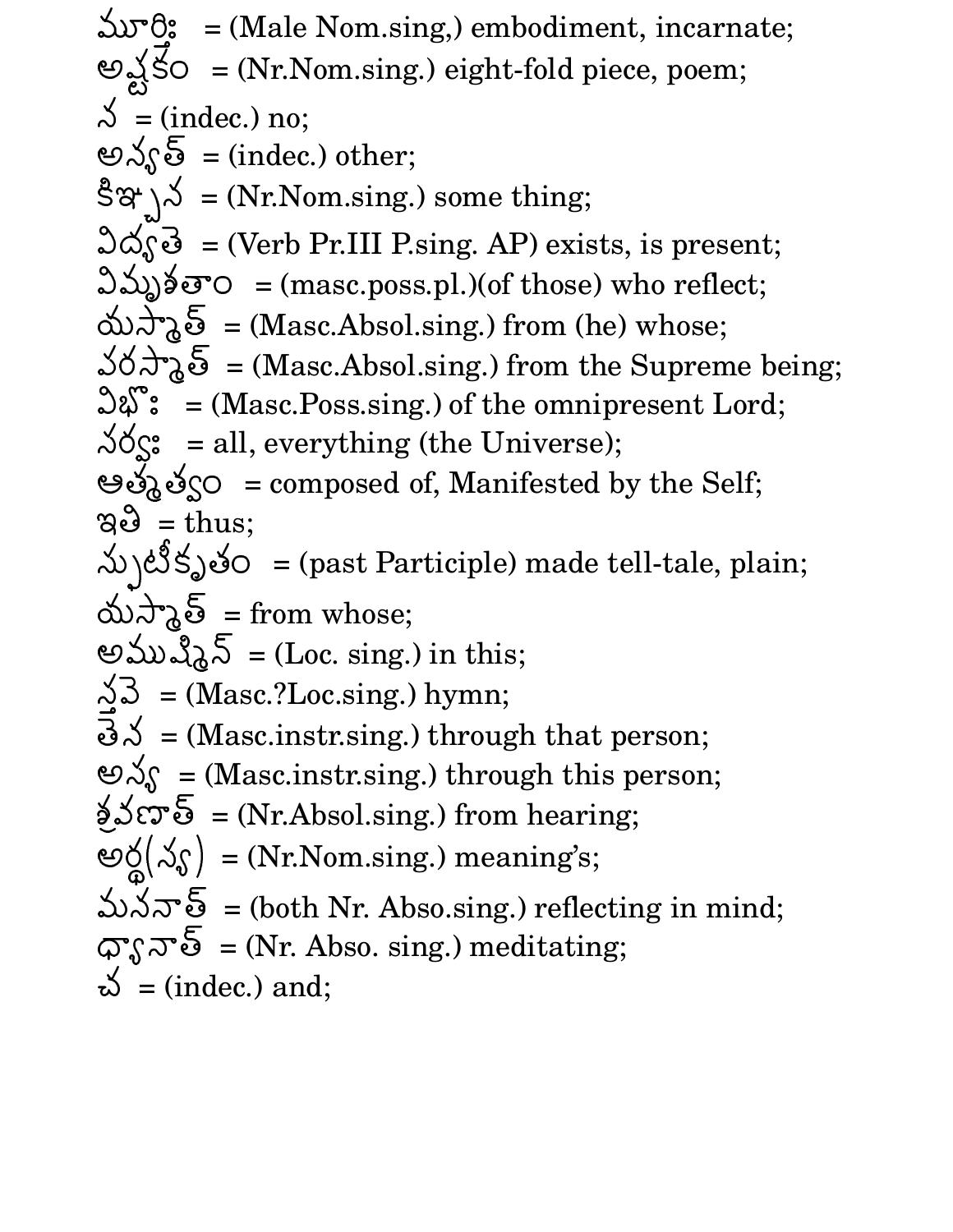$\lambda$ O = good; కీర్తనాత్ = (Nr.Absol.sing.) from reciting it;  $\Delta \phi_{\mathcal{S}}$  = (adj.) all; ఆత్మత్వం = the quality of the Atman, the great Self; మహా =  $(adj.)$  great, big;  $\Im\mathfrak{G}=\text{ashes, wealth};$  $\lambda$ ပ်္သာဗိဝ = along with that;  $\pi$  $\overline{\mathcal{S}}$  = Verb.) May there be; နှစ် $\zeta$ ဝေါ် $\zeta$ ဝ $\zeta$  = he quality of the Lord himself;  $\triangle$ လိမ်း = automatically;  $\Im\overline{\triangle}$   $\Im\overline{\diamond}$  = (verb) May it materialise (for the worshipper);  $\bigvee x$  = again; -  $\bigtimes$  $30$  costo = transformed into;  $\breve{\omega}$  = and; ລຈ $\zeta$ ດ໌ $\zeta$ ဝ = (divine) wealth; అవ్యోహతమ్ = undivided;  $\mathcal{S}(\mathcal{L}) = \mathcal{L}(\mathcal{L}) = \mathcal{L}(\mathcal{L})$ విటవి $=$  tree;  $\Delta \mathcal{D} = (Nr.Loc.sing.)$  in the nearness;  $\text{d} \mathcal{F} \text{d} \mathcal{D} = \text{(fem.loc.sing.)}$  ground, earth;  $\delta \mathfrak{p} = \mathrm{side};$  $\blacksquare$  (  $\blacksquare$  ) and (  $\blacksquare$  ) and (  $\blacksquare$  ) and (  $\blacksquare$  ) and (  $\blacksquare$  ) and (  $\blacksquare$  ) and (  $\blacksquare$  ) and (  $\blacksquare$  ) and (  $\blacksquare$  ) and (  $\blacksquare$  ) and (  $\blacksquare$  ) and (  $\blacksquare$  ) and (  $\blacksquare$  ) and (  $\blacksquare$  ) and (  $\$  $\blacksquare$  . The contract of the contract of the contract of the contract of the contract of the contract of the contract of the contract of the contract of the contract of the contract of the contract of the contract of the  $O = (Masc.Acc.sing.)$  the seated person;  $\lambda$ కల = of all; ముని  $=$  ascetic, seer;